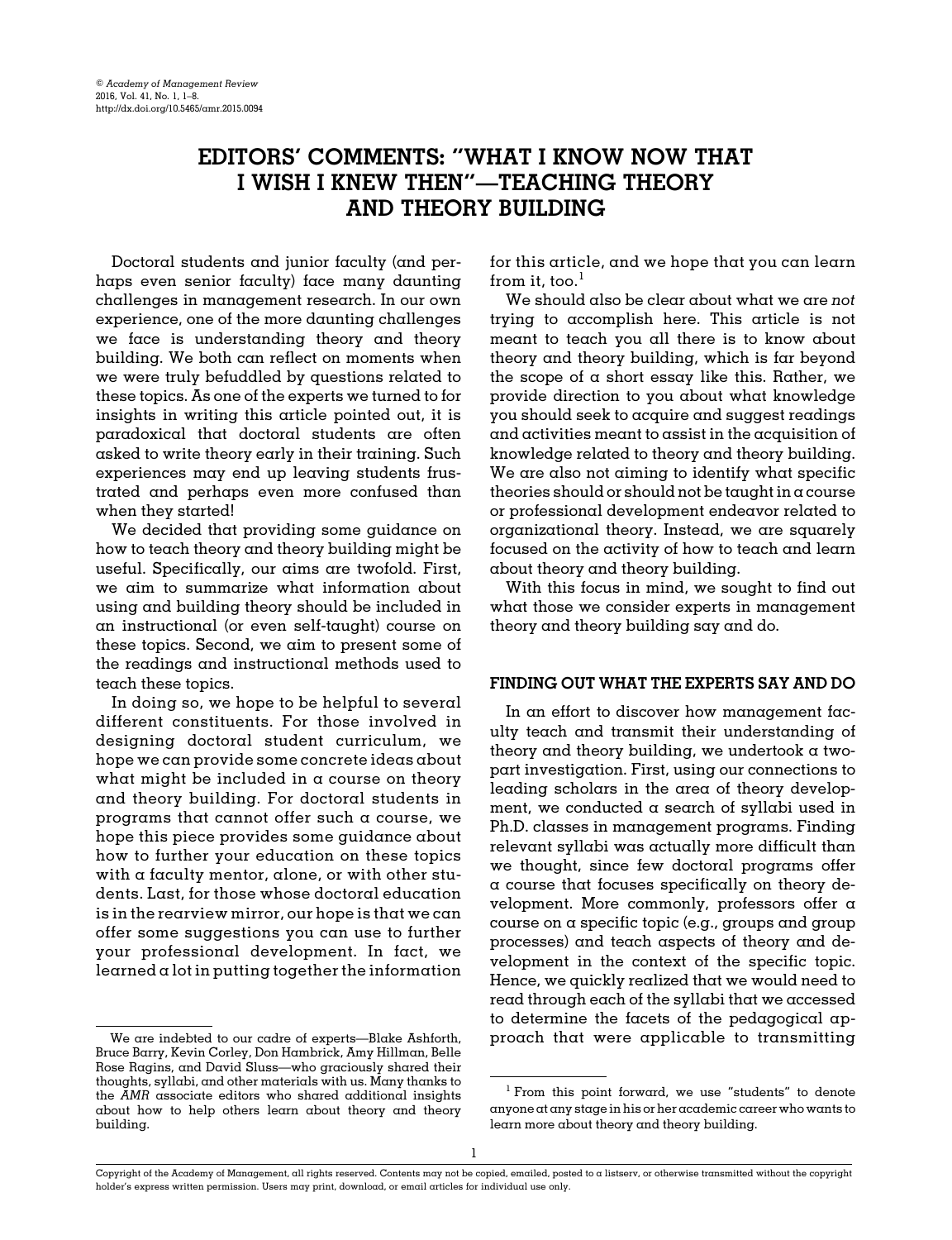theory recognition, theory application, and theory development.

The second part of our investigation involved interviewing researchers who have been successful in publishing theory, both in the Academy of Management Review and in other outlets. To that end, we interviewed seven individuals from different fields of management, including strategic management, organizational theory, human resources, and organizational behavior. We asked these individuals for their views on and responses to a series of questions, such as "What do you know now about theory (or theory building) that you wish you had been taught as a doctoral student?" "In your experience and in regard to theory (or theory building), what do students particularly struggle with?" and "Are there certain readings that are particularly helpful to you when teaching theory?" Below we summarize what we learned from these investigations.

# WHAT WE LEARNED

Recall that one of our aims is to try to make sense of the information that should be learned and communicated about theory and theory building. Fortunately, we found a tremendous amount of convergence about the learning objectives for new students of management theory and theory building. Specifically, we phrase these learning objectives in terms of five broad questions: (1) What is (and isn't) theory? (2) Should we care about theory? (3) Where do new theories come from? (4) How do you build a good theory? (5) How do you get your theory published?

In the next section we list suggested readings and activities that provide answers to these questions. The suggested readings can be used to guide the reading list for a doctoral seminar that is wholly or partially devoted to theory and theory building. Alternately, these readings can be used to guide your own learning at any stage in your career. We also present suggested learning activities that can be used as an assigned activity in a course, as a less structured activity perhaps in the context of a student-faculty mentoring relationship, or as a self-guided learning activity to be used alone or with peers.

# HOW TO LEARN ABOUT THEORY AND THEORY BUILDING

All of our experts stated that reading is a "must" for those wanting to learn more about theory and

theory building. We are fortunate in the management field that so much has been written about these topics. However, these readings should not be approached passively. One expert suggested that having students read these articles "confuses the hell out of them" and forces them to struggle with figuring it out. For each of the five questions associated with our learning objectives, we provide some exemplar readings; a more complete reading list is provided in the Appendix. This list can also be found on the Academy of Management Review website under "Teaching Resources." Consistent with our experts' advice, we hope that they are approached actively—with an open and inquisitive mind.

From the information gleaned from the syllabi and our interviews, learning about theory and theory building occurs through both structured and unstructured learning approaches. In terms of structured approaches, some doctoral programs offer  $\alpha$  course or part of  $\alpha$  course on these topics. However, our experts generally acknowledged that the development of theory and theory-building skills occurs in unstructured settings as well, such as in mentoring collaborations and professional development workshops (e.g., the Academy of Management's professional development workshop on theory writing). Most of the experts we interviewed engaged in some combination of structured and unstructured approaches when transmitting knowledge associated with theory; we believe that this dual approach is probably the most effective.

Guided by the learning objectives we described earlier, we identified several activities aimed at answering our questions concerning theory development. In addition to reading about theory and about topics that have a theoretical component, all of our experts believe that the most important learnings come from writing and communicating a theory-based idea. As one expert paraphrased, "We don't know what we think until we know what we write" [\(Forster, 1927\)](#page-5-0). Hence, when engaging in theory creation and building, it is important to write, present, critique, and solicit feedback on your ideas. For this reason, here we provide some of the more potentially useful activities that help students answer questions around theory and theory building.

# What Is (and Isn't) Theory?

The first set of questions concerns what theory is and what it isn't. We see these questions as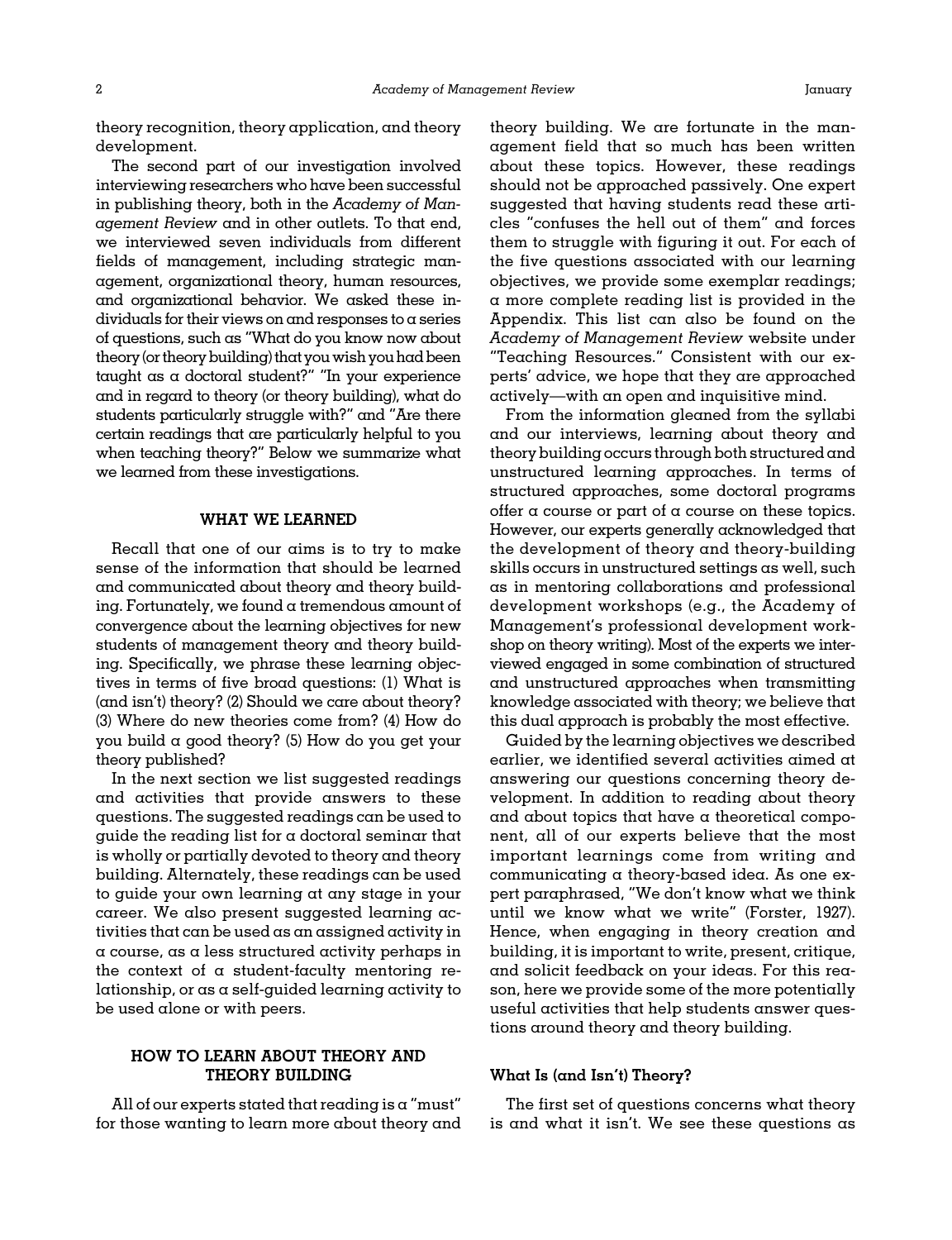important building blocks because they help to define theory. The question "What is theory?" refers to what the characteristics of  $\alpha$  good theory are (such as being interesting and relevant) and how authors can make a theoretical contribution (e.g., [Bacharach, 1989; Davis, 1971](#page-5-0)). It also refers to the building blocks of theory. For example, [Whetten \(1989\)](#page-5-0) articulated theory as containing four essential elements: what (the factors in the theory); how (how the factors are related); why (explanation of underlying dynamics); and who, where, when (boundary conditions). The other part of the question, "What is not theory?" refers to common misconceptions about what theory is (e.g., [Sutton & Staw, 1995; Weick, 1995\)](#page-5-0).

To help students understand what theory is and isn't, our experts suggested forcing students to identify theories used in papers describing a particular phenomenon (e.g., the relationship between personality attributes and entrepreneurial behaviors). Examples of focused questions using this approach are "What is the overarching theoretical framework?" "What are the differences between process and variance theories?" "How does this paper amend existing theory?" "What is the mechanism that links the constructs in this paper?" What are the strengths and weaknesses of the theory?" and "What (if anything) do you disagree with or find controversial?" Asking focused questions ensures that students pay attention to the theory that underlies the phenomenon, framework, or set of relationships they are reading about. Relatedly, students should be encouraged to identify the boundary conditions and assumptions that underlie any theoretical approach going beyond those that the authors of the theory have identified. All theories have a set of assumptions that underlie them and boundary conditions that contain them, and it useful to explicitly consider what those assumptions and boundary conditions might be.

Another set of activities aimed at helping students learn what theory is (and isn't) is to ask them to generate one or two testable propositions that can be deduced from a specific theory. Because many of our experts noted the benefit of representing theories visually, students could present visual models implied by the propositions using boxes and arrows, where appropriate. Going further, students could be asked to generate ideas for ways these propositions could be tested. This set of activities is mainly geared toward the development of variance

theories that presuppose a neopositivistic conception of theory.

#### Should We Care About Theory?

A second important question to address is whether we should care about theory. On the one hand, answering this question explains the role of theory in management research. For example, it explores how theory helps guide the research questions we ask and gives sense to our findings (e.g., [Van de Ven, 1989](#page-5-0)). On the other hand, answering this question provides some insights into how an overemphasis on theory can constrain the accumulation of knowledge in management (e.g., [Hambrick, 2007\)](#page-5-0).

To help clarify why theory is important, students can be asked to identify different theoretical perspectives that address a research problem or area in which they are interested. After formally stating their research question, they should attempt to come up with  $\alpha$  fairly exhaustive list of the different theoretical perspectives that might be used to answer this question and discuss the implications of each perspective, as well as identify the limits of their list. Another activity is to have students pick a formal statement of a theory and analyze how good a theory it really is. In doing these types of activities, students should begin to understand that theories are the mechanisms that help us explain why some part of the world works the way that it does.

To further clarify why theory is important, it is useful to consider why so many institutions value theory. Thus, another activity is to have students answer the question "Why do major research universities promote the development of theories by their faculty, rather than just asking faculty to rely on existing theory or work on solving problems related to existing theory?"

## Where Do New Theories Come From?

Answering this question involves exploring the different places from which theories are derived and the ways in which theories come to be. For example, new management theories can be derived from case studies and other inductive methods (e.g., [Eisenhardt, 1989](#page-5-0)). Imaginary experiments (i.e., disciplined imagination; [Weick,](#page-5-0) [1989\)](#page-5-0) and thought experiments [\(Cornelissen](#page-5-0) & [Durand, 2014; Folger](#page-5-0) & [Turillo, 1999](#page-5-0)) have been lauded as approaches for developing theory.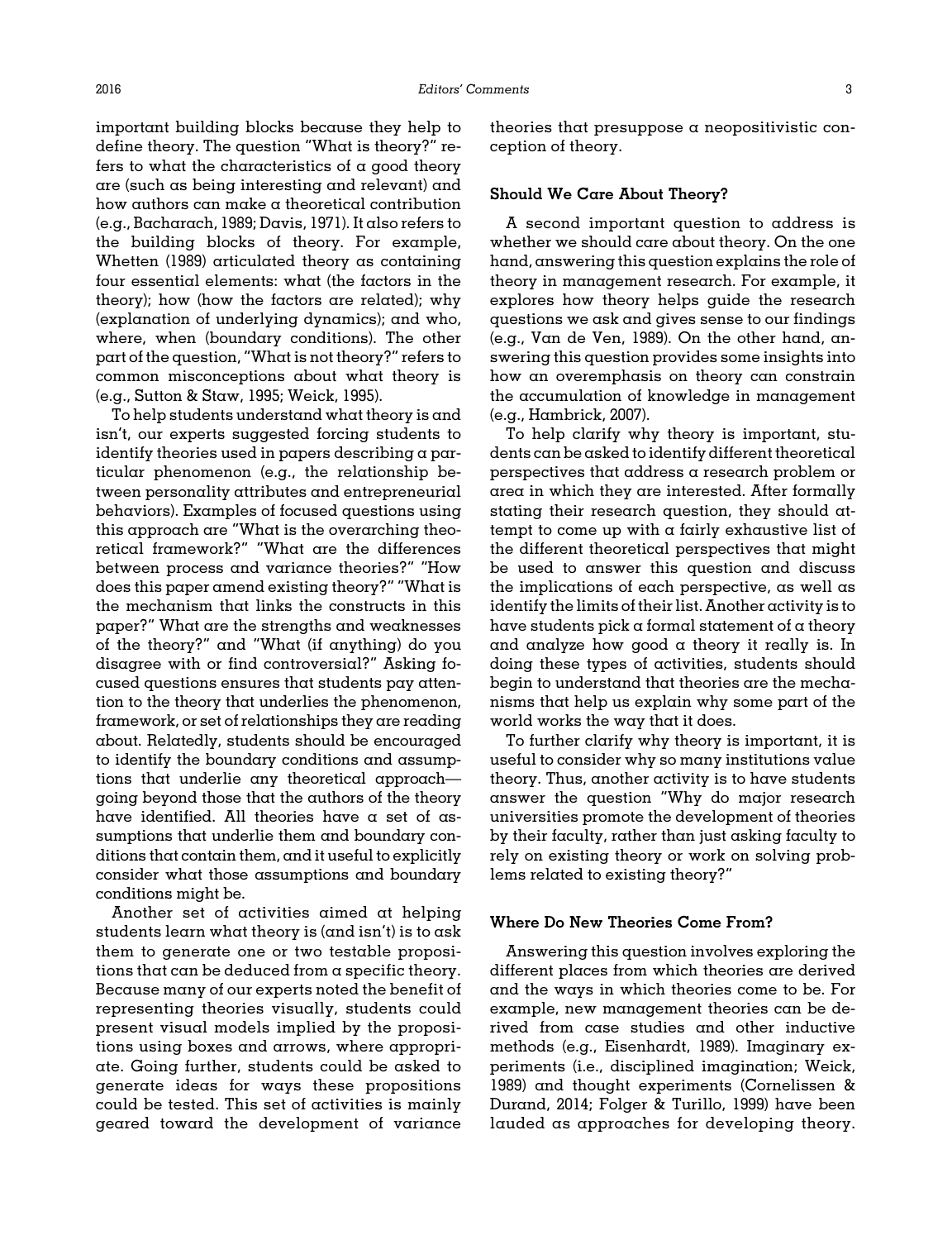Others have suggested borrowing theories from other disciplines, such as economics and psychology, while recognizing that there are limitations in doing so (e.g., [Oswick, Fleming, & Hanlon,](#page-5-0) [2011; Whetten, Felin,](#page-5-0) [& King, 2009\)](#page-5-0).

To address the question of where theories come from, a couple of our experts mentioned that theories also come from observing and attempting to solve real-world puzzles. In other words, theory building happens when you are trying to explain a phenomenon. This approach is particularly valuable in our field, where the desire is that our theories have some practical application in the area of management. This view supports the idea that theories come in all shapes and sizes and that they do not have to be big and grand to make an important contribution. A perusal of recent theoretical articles demonstrates this point: most are focused fairly narrowly on a single phenomenon or context. One way of driving home this point is to ask students to consider the nature of the problem that might have led to the theory's development: "What is the value of this theory or research stream?" Alternatively, identifying gaps and contradictions in a specific literature stream may enable an approach to understanding a particular phenomenon that results in theory development.

Acknowledging that theory building sometimes involves borrowing from other areas or integrating theoretical perspectives ([Corley &](#page-5-0) [Gioia, 2011](#page-5-0)), we suggest four activities. One activity is to try to apply a theory from another discipline or different subfield of management to a particular research topic in management. A second related activity is to consider how a particular theory relates to other topics. For example,  $\alpha$  theory of self-regulation may be related to goal setting, counterproductive work behaviors, work-family conflict, and customer service encounters, among other topics. A third activity is to attempt to integrate two theoretical perspectives to provide a novel conceptual contribution. This activity can be done alone or with a group and can help students to consider how and why theories may be related to one another. Last, because another source of theories is one's own imagination, many of our experts espoused that engaging in thought experiments is a potential activity to aid theory development (see, for example, [Cornelissen & Durand, 2014](#page-5-0); [Folger &](#page-5-0) [Turillo, 1999](#page-5-0); [Weick, 1989](#page-5-0)). Corley and Gioia's call for prescience, "the process of discerning or anticipating what we need to know" (2011: 13),

and the framing of this dialogue are important possibilities for theory development.

#### How Do You Build a Good Theory?

This fourth question, along with the earlier question"What is theory?" explores the criteria by which theory should be evaluated (e.g., [Corley](#page-5-0) & [Gioia, 2011](#page-5-0)). This question is distinct from the earlier question, however, in that it also seeks to explore how management researchers can partake in the process of building theory. Answering this question requires practical advice about how to build theory, such as that found in books by [Dubin \(1969\)](#page-5-0) and [Smith and Hitt \(2005\).](#page-5-0)

The experts suggested  $\alpha$  number of exercises to help students develop or extend a theoretical idea. Ideally, students would undertake all of these activities while working to reinforce and clarify a theoretical argument or view. The exercises are (1) writing a paragraph explaining the basic idea and why it is important; (2) creating a visual representation, where relevant, of what the model looks like (e.g., a flowchart, a process model,  $\alpha$  2  $\times$  2 matrix); (3) explaining the idea verbally; (4) creating an annotated bibliography of approximately fifty articles that explains how each article relates to your idea; (5) developing  $\alpha$  set of propositions; and (6) writing  $\alpha$  "barebones" draft of the paper that outlines the basic logic of your model. Engaging in these activities multiple times is a prerequisite for developing a clear argument. It is also valuable for students to conduct peer reviews of others' work, since it is often easier to recognize conceptual gaps in logic in others' work than in one's own. Reasoning techniques, such as problematizing assumptions and considering the counterfactual, are also valuable in building theory. [Whetten \(2002\)](#page-5-0) described a particular approach that uses a number of these exercises.

One expert described an annotated bibliography (which can be expanded as the paper develops) as the "data" from which authors derive their theory. Just as in writing an empirical paper, where authors should be intimately familiar with their data, authors building theory should have a very good understanding of the data that make up their theoretical model. Creating an annotated bibliography gives the student  $\alpha$  sense of what it means to be part of the "conversation" associated with a particular body of literature. Being part of this conversation, or changing the direction of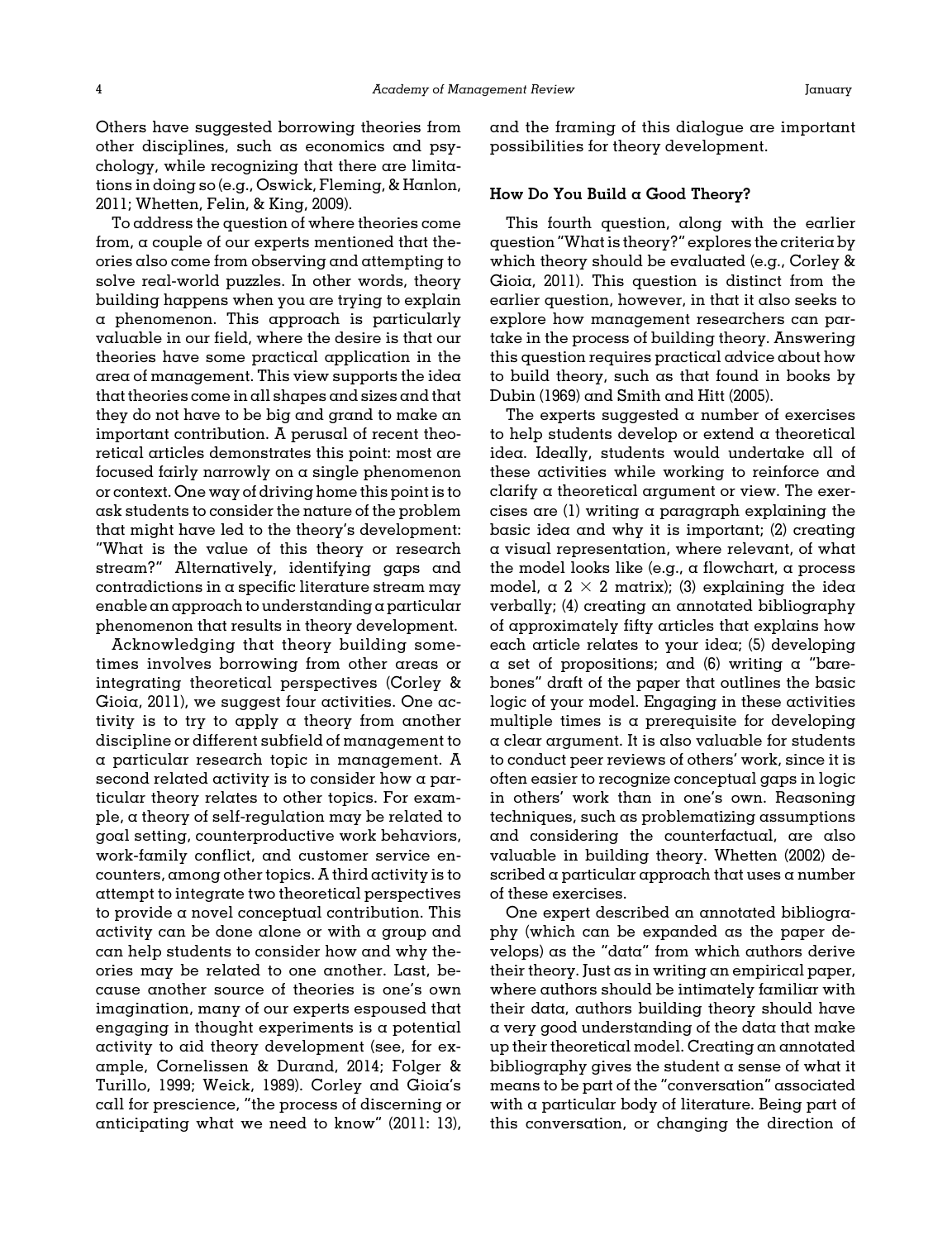a conversation, requires knowledge of the language of the conversation, the history of that conversation, and the boundary conditions of the conversation in which they are engaging. However, too much time spent on reviewing the existing literature and justifying the need for a theoretical perspective often results in manuscripts where the actual theoretical contribution is underdeveloped.

One expert suggested that there should be minimal instruction; students should just "go and do it [read and write]" and then receive developmental feedback. This expert suggests that, as part of the feedback process, students do postmortems on themselves by reflecting on what was more or less effective in facilitating the theorizing process. Another expert commented that much of theory building involves being willing to throw out a lot of something you really believed in based on feedback from others.

## How Do You Get Your Theory Published?

Answering this fifth and final question involves considering factors that increase the chances your theory will end up being published in a scholarly outlet. For example, these suggested readings emphasize the importance of clear writing ([Ragins, 2012\)](#page-5-0), "selling" your idea ([Colquitt](#page-5-0) & [Zapata-Phelan, 2007](#page-5-0); [Grant & Pollock, 2011\)](#page-5-0), originality and utility ([Corley & Gioia, 2011\)](#page-5-0), and other practical considerations [\(Kilduff, 2006](#page-5-0)).

To help students understand how to publish a theoretical contribution, we suggest they read a wide range of conceptual articles or chapters with an eye toward finding ones they particularly like. Identifying what makes the article or chapter appealing provides a template that students can follow.

Additionally, to help students learn about what constitutes publishable theory, we suggest another set of structured activities associated with critiquing the ideas of others. It is often difficult for students to critique theory when it is already published. However, it is helpful for students to see how a paper, and its associated theoretical contribution, goes through the review process. Thus, one suggestion is to give students an initial draft of a paper that has subsequently been published. Have the students write a review of the paper and then show them the reviews that were actually received. Continue this process until the students have seen every iteration of the paper

and the associated reviewer comments. As described earlier, another suggestion is for students to critique the papers of other students. This exercise forces students to think about the reader; engaging in new theory from the perspective of a reader gives students an appreciation for being able to communicate clearly.

## ALWAYS MORE TO LEARN

We hope that these resources help you in course development, student mentoring, or your own professional development. We suspect that you have read many of the resources and have engaged in many of the activities we have mentioned—you just may not have realized that you were engaging in understanding the process of theory development and theory building. There seems to be an implicit assumption that students will learn the art of theory development through osmosis or by engaging in research projects. And, in fact, some eminent researchers do learn this way. For example, many of our experts mentioned that they learned how to develop theory through this ad hoc process. However, given the value placed on theoretical contributions, we believe that it is important to make the goal of theory development more explicit, and to that end we have provided you with some resources to help you reach this goal.

Regardless of what stage you are at in your career, we hope you get as much out of this essay as we did in developing it. We are certain that there are notable omissions—readings that we should have mentioned or activities we should have included—and we apologize for these oversights. In fact, we acknowledge that our five questions may only represent the foundation for other important questions that should be explored, such as "What constitutes a theoretical contribution in an empirical paper?" Most management scholars will not attempt to develop a wholly new theory during the course of their career, but it is important to understand what journal editors and reviewers mean when they urge you to make a theoretical contribution in empirical studies (see, for example, [Corley](#page-5-0) & [Gioia, 2011\)](#page-5-0). Another important question might be "What constitutes a contribution in other theoretical traditions?" Our colleagues trained in institutions or disciplines that fall outside the accepted North American management paradigm may have additional insights into approaches for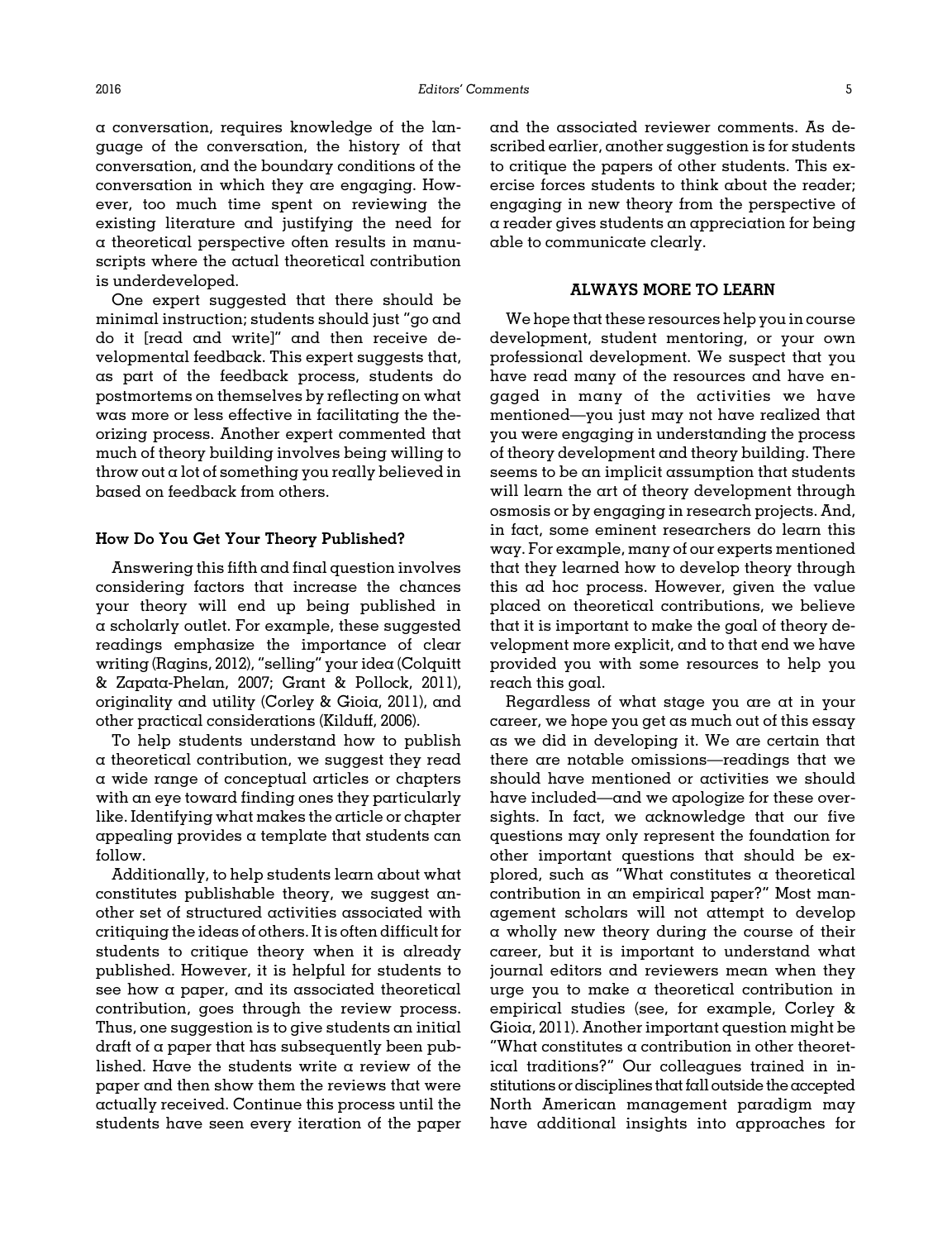<span id="page-5-0"></span>making theoretical contributions. However, we have focused on providing readings and activities that address those questions most asked by readers of the Academy of Management Review.

# COOKING UP GOOD THEORY

In conclusion, theory development is not easy. In fact, one of our experts stated, "Theory writing is one of the most difficult skills because the rules aren't clear. It is like cooking. You have to try different things, screw up, be creative, and burn a few things before you get it right." And, like cooking with different ingredients or tools, what results in a theoretical contribution in one instance may not work in other instances. However, we hope that by providing you with some insights from successful contributors to management theory, we have provided a basic recipe for making a theoretical contribution and theory building that you can adapt to your own taste.

#### REFERENCES

- Bacharach, S. 1989. Organizational theories: Some criteria for evaluation. Academy of Management Review, 14: 496–515.
- Colquitt, J. A., & Zapata-Phelan, C. P. 2007. Trends in theory building and theory testing: A five-decade study of the Academy of Management Journal. Academy of Management Journal, 50: 1281–1303.
- Corley, K., & Gioia, D. 2011. Building theory about theory building: What constitutes a theoretical contribution? Academy of Management Review, 36: 12–32.
- Cornelissen, J. P., & Durand, R. 2014. Moving forward: Developing theoretical contributions in management studies. Journal of Management Studies, 51: 995–1022.
- Davis, M. 1971. That's interesting! Philosophy of the Social Sciences, 1: 309–344.
- Dubin, R. 1969. Theory building. New York: Free Press.
- Eisenhardt, K. 1989. Building theories from case study research. Academy of Management Review, 14: 532–550.
- Folger, R., & Turillo, C. J. 1999. Theorizing as the thickness of thin abstraction. Academy of Management Review, 24: 742–758.
- Forster, E. M. 1927. Aspects of the novel. Boston: Houghton Mifflin Harcourt.
- Grant, A. M., & Pollock, T. G. 2011. From the editors: Publishing in AMJ Part 3: Setting the hook. Academy of Management Journal, 54: 873-879.
- Hambrick, D. 2007. The field of management's devotion to theory: Too much of  $\alpha$  good thing? Academy of Management Journal, 50: 1346–1352.
- Kilduff, M. 2006. Editor's comments: Publishing theory. Academy of Management Review, 31: 252–255.
- Oswick, C., Fleming, P., & Hanlon, G. 2011. From borrowing to blending: Rethinking the processes of organizational theory building. Academy of Management Review, 36: 318–337.
- Ragins, B. R. 2012. Reflections on the craft of clear writing. Academy of Management Review, 37: 493–501.
- Smith, K., & Hitt, M. (Eds.). 2005. Great minds in management: The process of theory development. Oxford: Oxford University Press.
- Sutton, R., & Staw, B. 1995. What theory is not. Administrative Science Quarterly, 40: 371–384.
- Van de Ven, A. 1989. Nothing is quite so practical as a good theory. Academy of Management Review, 14: 486–489.
- Weick, K. 1989. Theory construction as disciplined imagination. Academy of Management Review, 14: 516–531.
- Weick, K. 1995. What theory is not, theorizing is. Administrative Science Quarterly, 40: 385–390.
- Whetten, D. 1989. What constitutes a theoretical contribution? Academy of Management Review, 4: 490–495.
- Whetten, D. 2002. Modeling-as-theorizing: A systematic methodology for theory development. In D. Parington (Ed.), Essential skills for management research: 46–72. London: Sage.
- Whetten, D., Felin, T., & King, B. 2009. The practice of theory borrowing in organizational studies: Current issues and future directions. Journal of Management, 35: 537–563.

# APPENDIX: SUGGESTED READING LIST BY LEARNING OBJECTIVE

#### Learning Objective 1: What Is (and Isn't) Theory?

- Bacharach, S. 1989. Organizational theories: Some criteria for evaluation. Academy of Management Review, 14: 496–515.
- Bartunek, J., Rynes, S., & Ireland, D. 2006. What makes management research interesting and why does it matter? Academy of Management Journal, 49: 9–15.
- Bergh, D. D. 2003. From the editors: Thinking strategically about contribution. Academy of Management Review, 46: 135-136.
- Corley, K., & Gioia, D. 2011. Building theory about theory building: What constitutes a theoretical contribution? Academy of Management Review, 36: 12–32.
- Davis, M. 1971. That's interesting! Philosophy of the Social Sciences, 1: 309–344.
- DiMaggio, P. 1995. Comments on "What theory is not." Administrative Science Quarterly, 40: 391–397.
- Higgins, E. T. 2004. Making a theory useful: Lessons handed down. Personal and Social Psychology Review, 8: 138–145.
- Miner, J. B. 2003. The rated importance, scientific validity, and practical usefulness of organizational behavior theories: A quantitative review. Academy of Management Learning & Education, 2: 250–268.
- Pfeffer, J. 1982. Some criteria for evaluating theory. In J. Pfeffer (Ed.), Organizations and organization theory: 37–40. Boston: Pitman.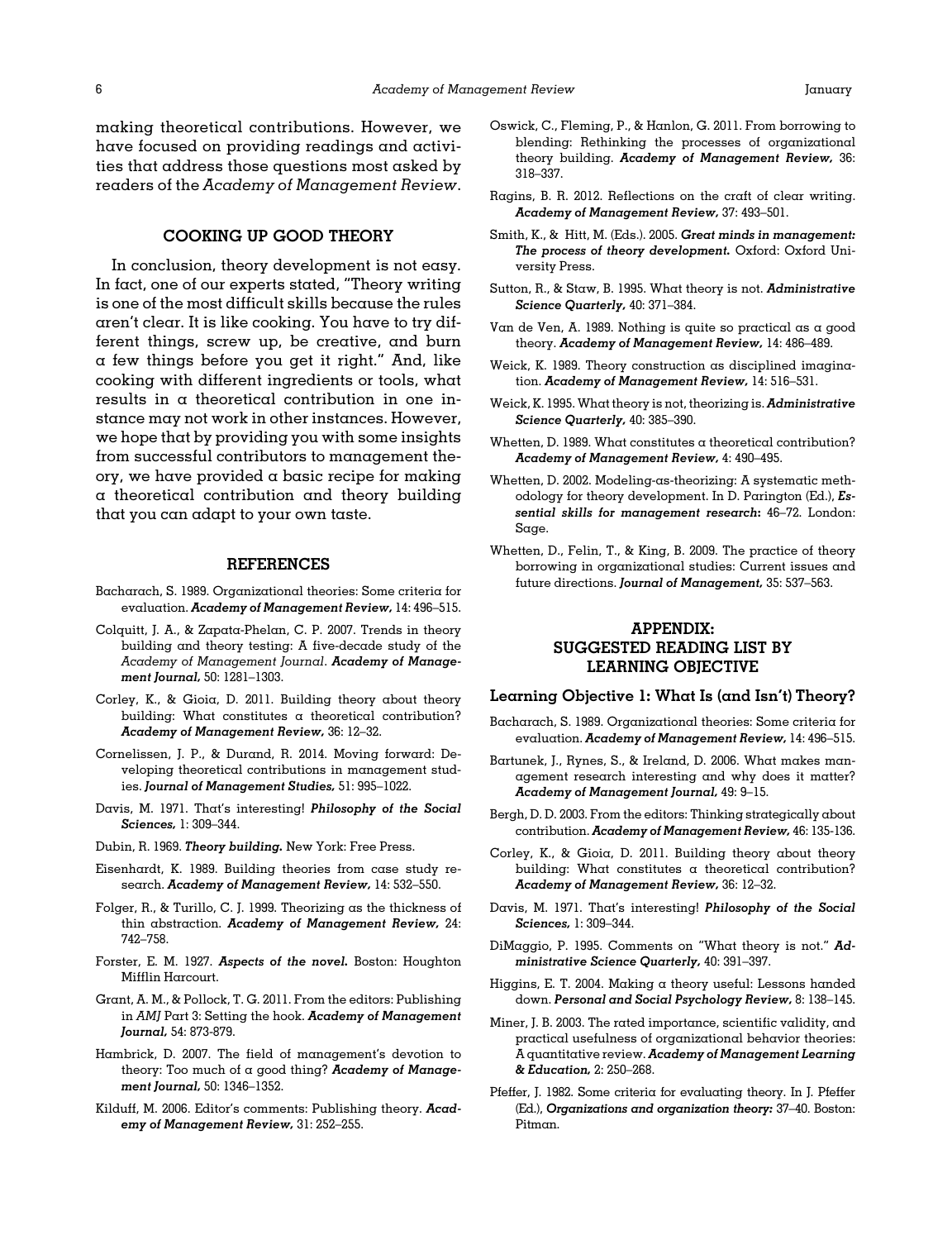- Popper, K. R. 1959. A survey of some fundamental problems. In The logic of scientific discovery: 27–48. London: Hutchinson.
- Popper, K. R. 1959. Excerpt from The problem of the empirical basis. In The logic of scientific discovery: 108–111. London: Hutchinson.
- Sutton, R., & Staw, B. 1995. What theory is not. Administrative Science Quarterly, 40: 371–384.
- Weick, K. 1995. What theory is not, theorizing is. Administrative Science Quarterly, 40: 385–390.
- Whetten, D. 1989. What constitutes a theoretical contribution? Academy of Management Review, 4: 490–495.

# Learning Objective 2: Should We Care About Theory?

- Cannella, A., & Paetzold, R. 1994. Pfeffer's barriers to the advancement of organizational science: A rejoinder. Academy of Management Review, 19: 331–341.
- Ferraro, F., Pfeffer, J., & Sutton, R. 2005. Economics language and assumptions: How theories can become self-fulfilling. Academy of Management Review, 30: 8–24.
- Greenwald, A. G., Pratkanis, A. R., Leippe, M. R., & Baumgardner, M. H. 1986. Under what conditions does theory restrict research projects? Psychological Review, 93: 216–229.
- Hambrick, D. 2007. The field of management's devotion to theory: Too much of  $\alpha$  good thing? Academy of Management Journal, 50: 1346–1352.
- Helfat, C. 2007. Stylized facts, empirical research and theory development in management. Strategic Organization, 5: 185–192.
- Miller, D. 2005. Paradigm prison, or in praise of atheoretic research. Strategic Organization, 5: 177–184.
- Pfeffer, J. 1993. Barriers to the advancement of organizational science: Paradigm development as a dependent variable. Academy of Management Review, 18: 599–620.
- Suddaby, R. 2014. Editor's comments: Why theory? Academy of Management Review, 39: 407–411.
- Van de Ven, A. 1989. Nothing is quite so practical as a good theory. Academy of Management Review, 14: 486–489.
- Van de Ven, A. H. 2007. Engaged scholarship: A guide for organizational and social research. New York: Oxford.

# Learning Objective 3: Where Do New Theories Come From?

- Alvesson, M., & Karreman, D. 2007. Constructing mystery: Empirical matters in theory development. Academy of Management Review, 32: 1265–1281.
- Alvesson, M., & Sandberg, J. 2011. Generating research questions through problematization. Academy of Management Review, 36: 247–271.
- Boxenbaum, E., & Rouleau, L. 2011. New knowledge products as bricolage: Metaphors and scripts in organizational theory. Academy of Management Review, 36: 272–296.
- Eisenhardt, K. 1989. Building theories from case study research. Academy of Management Review, 14: 532–550.
- Fiske, S. T. 2004. Mind the gap: In praise of informal sources of formal theory. Personality and Social Psychology Review, 8: 132–137.
- Gioia, D. A., & Pitre, E. 1990. Multiparadigm perspectives on theory building. Academy of Management Review, 15: 584–602.
- Lewis, M., & Grimes, A. 1999. Metatriangulation: Building theory from multiple paradigms. Academy of Management Review, 24: 672–690.
- Morgeson, F. P., & Hoffman, D. A. 1999. The structure and function of collective constructs: Implications for multilevel research and theory development. Academy of Management Review, 24: 249–265.
- Oswick, C., Fleming, P., & Hanlon, G. 2011. From borrowing to blending: Rethinking the processes of organizational theory building. Academy of Management Review, 36: 318–337.
- Poole, M., & Van de Ven, A. 1989. Using paradox to build management and organization theories. Academy of Management Review, 14: 562–578.
- Shepherd, D., & Sutcliffe, K. 2011. Inductive top-down theorizing: A source of new theories of organization. Academy of Management Review, 36: 361–380.
- Suddaby, R., Hardy, C., & Huy, Q. 2011. Where are the new theories of organization? Academy of Management Review, 36: 236–246.
- Weick, K. 1989. Theory construction as disciplined imagination. Academy of Management Review, 14: 516–531.
- Whetten, D., Felin, T., & King, B. 2009. The practice of theory borrowing in organizational studies: Current issues and future directions. Journal of Management, 35: 537–563.

# Learning Objective 4: How Do You Build a Good Theory?

Dubin, R. 1969. Theory building. New York: Free Press.

- Folger, R., & Turillo, C. J. 1999. Theorizing as the thickness of thin abstraction. Academy of Management Review, 24: 742–758.
- Jaccard, J., & Jacoby, J. 2010. Theory construction and modelbuilding skills: A practical guide for social scientists. New York: Guilford Press.
- Smith, K., & Hitt, M. (Eds.). 2005. Great minds in management: The process of theory development. New York: Oxford University Press.
- Smith, K., & Hitt, M. 2005. Epilogue: Learning how to develop theory from the masters. In K. Smith & M. Hitt (Eds.), Great minds in management: The process of theory development: 572–589. New York: Oxford University Press.
- Smith, K., & Hitt, M. 2005. Introduction: The process of developing management theory. In K. Smith & M. Hitt (Eds.), Great minds in management: The process of theory development: 1–8. New York: Oxford University Press.
- Whetten, D. 2002. Modeling-as-theorizing: A systematic methodology for theory development. In D. Parington (Ed.), Essential skills for management research: 46–72. London: Sage.